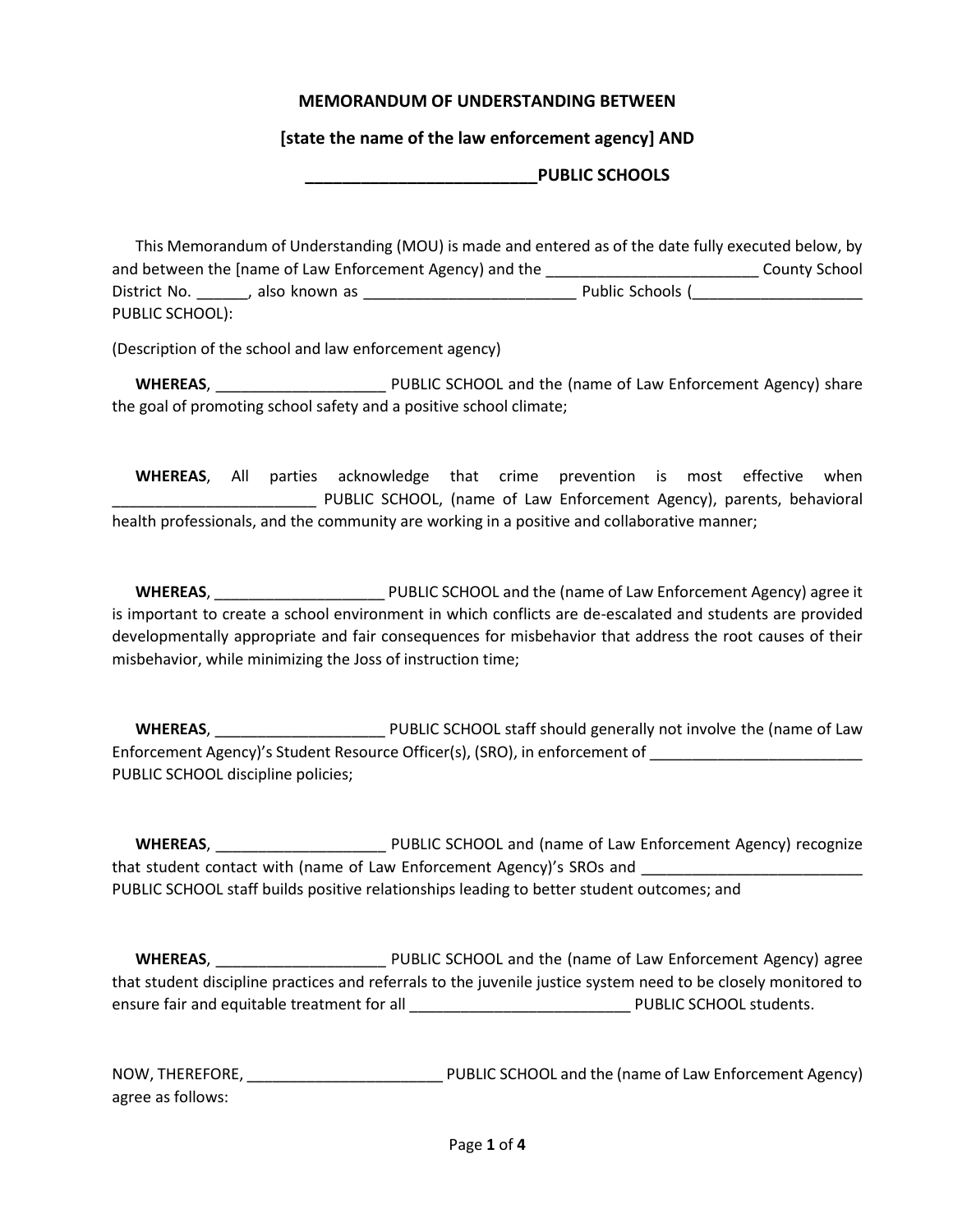## **Section 1. School Discipline and Law Enforcement Program Goals**

1. To create a common understanding (a) school administrators and teachers are ultimately responsible for school discipline and culture; (b) SROs should not be involved in the enforcement of school rules; and (c) a clear delineation of the roles and responsibilities of SROs as to student discipline, with regular review by all stakeholders, is essential.

2. To minimize student discipline issues so they do not become school-based to the juvenile justice system;

3. To promote effectiveness and accountability;

4. To provide training as available to SROs and appropriate \_\_\_\_\_\_\_\_\_\_\_\_\_\_\_\_\_\_\_\_\_\_\_\_\_\_ PUBLIC SCHOOL staff on effective strategies to work with students that align with program goals;

5. To employ best practices so that all students are treated impartially and without bias by (name of Law Enforcement Agency)'s SROs and the policies of [name of Law Enforcement Agency] , and also by\_\_\_\_\_\_\_\_\_\_\_\_\_\_\_\_\_\_\_\_\_\_\_\_\_\_\_\_ PUBLIC SCHOOL staff in alignment with rules and procedures applicable to \_\_\_\_\_\_\_\_\_\_\_\_\_\_\_\_\_\_\_\_\_\_\_\_\_\_\_ PUBLIC SCHOOL equity policies; and

6. To utilize best practices for training and oversight with the goal of reducing any existing disproportionality

## **Section 2. Roles and Responsibilities regarding School Discipline.**

1. Disciplining students is the responsibility and authority of \_\_\_\_\_\_\_\_\_\_\_\_\_\_\_\_\_\_\_\_\_\_ PUBLIC SCHOOL, school administrators, and parents. Law enforcement is the responsibility of (name of Law Enforcement Agency). \_\_\_\_\_\_\_\_\_\_\_\_\_\_\_\_\_\_\_\_\_\_\_\_ PUBLIC SCHOOL and (name of Law Enforcement Agency) shall use best efforts to follow the principles in this MOU regarding the division between school discipline and law enforcement.

2. (Name of Law Enforcement Agency) can provide assistance when: (a) required by law under Neb. Rev. Stat. §§79-262 and 79-293 or other state or City/County/Security Agency law; (b) there is a threat to the safety of students, teachers, or public safety personnel; (c) to assist with victims of crime, missing persons, and persons in mental health crisis; (d) in an attempt to prevent criminal activity from occurring; or (e) it is required as part of emergency management response.

3. The SRO should not act as a school disciplinarian. \_\_\_\_\_\_\_\_\_\_\_\_\_\_\_\_\_\_\_\_\_\_\_\_\_\_\_ PUBLIC SCHOOL staff should not involve the SRO in disputes that are related to issues of school discipline; however, the SRO may serve as a complement to school staff, provide education, or act in the role of a mentor, counselor, or trusted adult as herein provided.

4. The SRO should not interview students or collect evidence for solely \_\_\_\_\_\_\_\_\_\_\_\_\_\_\_\_\_\_\_\_\_\_\_\_\_\_\_\_ PUBLIC SCHOOL disciplinary purposes.

5. (Name of Law Enforcement Agency) shall inform \_\_\_\_\_\_\_\_\_\_\_\_\_\_\_\_\_\_\_\_\_\_\_\_\_\_\_\_\_PUBLIC SCHOOL of its policy that addresses when a parent or guardian will be notified or present, if a student is subjected to questioning or interrogation by a School Resource Officer or other employee of (name of Law Enforcement Agency). [IF APPLICABLE]: **we can construct a partial construct** Public School's policy that addresses when a parent or guardian will be notified or present if a student is subjected to questioning or interrogation by a school official or by an SRO in conjunction with a school official may be found at [describe location]. \_\_\_\_\_\_\_\_\_\_\_\_\_\_\_\_\_\_\_\_PUBLIC SCHOOL will provide written notice of the (name of LAW ENFORCEMENT AGENCY) policy and any **EXECUTE 2006 PUBLIC SCHOOL policy or regulation as described**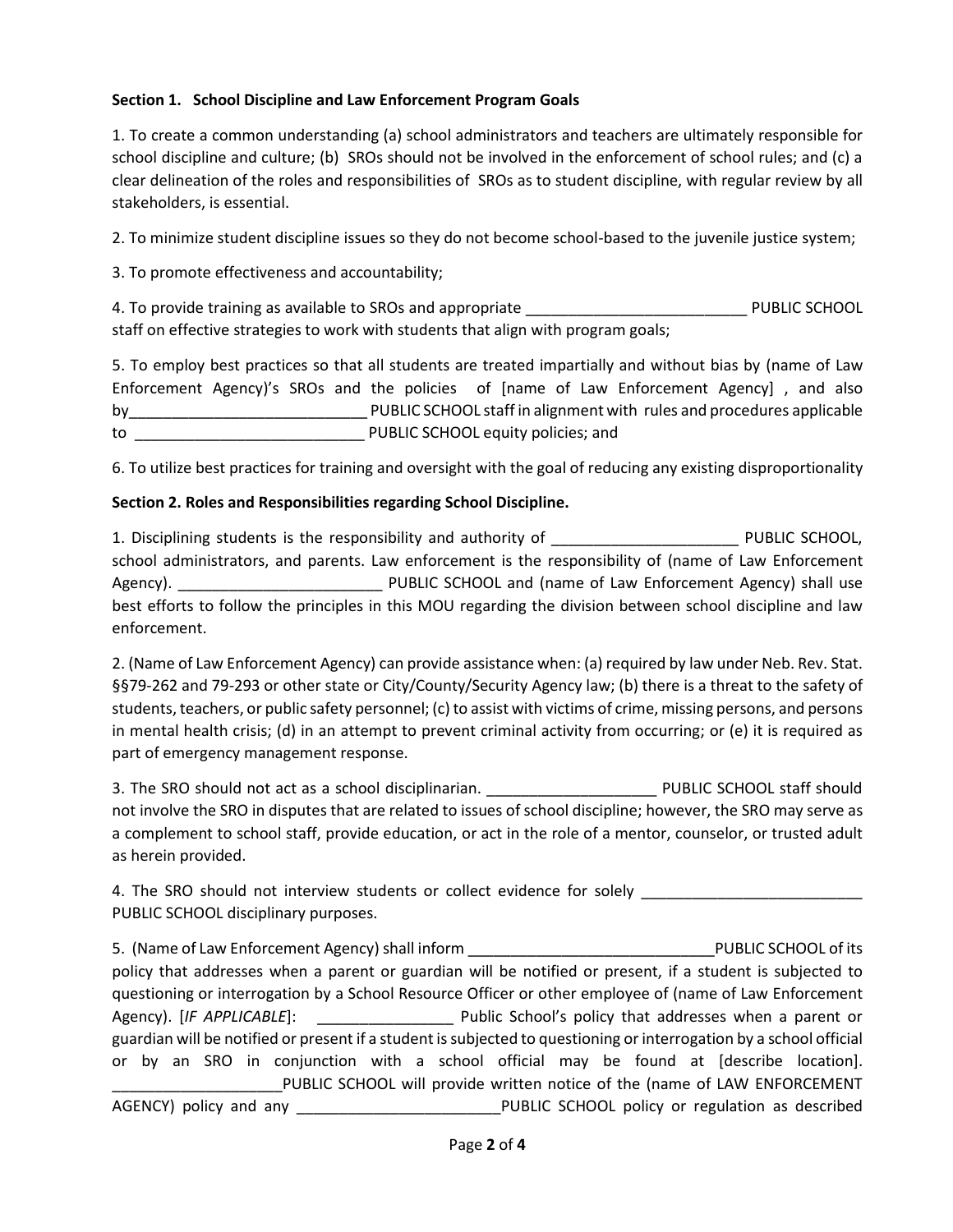above and make that information available to all parents or guardians in a language such parent or guardian understands.

6. (Name of Law Enforcement Agency) shall inform \_\_\_\_\_\_\_\_\_\_\_\_\_\_\_\_\_\_\_\_\_\_\_\_\_\_\_\_\_PUBLIC SCHOOL of its policy that addresses under what circumstances a student will be advised of constitutional rights prior to being questioned or interrogated by a SRO or other employee of (name of Law Enforcement Agency). \_\_\_\_\_\_\_\_\_\_\_\_\_\_\_\_\_\_\_\_\_\_\_PUBLIC SCHOOL will provide notice of the (name of Law Enforcement Agency) policy and any the contract of the PUBLIC SCHOOL policy or regulation addressing students being advised of constitutional rights prior to being question or interrogated by a school official or by a SRO in conjunction with a school official and make that information available to all parents or guardians.

7. (Name of Law Enforcement Agency) and **Engles PUBLIC SCHOOL will both** comply with the school's rules and standards concerning the type or category of student conduct or actions that will be resolved as a disciplinary matte by a school official and not subject to referral to law enforcement and the type of student conduct or actions that will be referred to law enforcement for prosecution as required by section 79-262 R.R.S. These rules and standards may be found at [INSERT REFERENCE] .

8. (Name of Law Enforcement Agency) shall keep records on each student referral by a SRO for prosecution in response to an incident occurring at school, on school grounds, or at a school-sponsored event and ensure that such records allow for analysis of related data and delineate: (a) The reason for such referral; and (b) Federally identified demographic characteristics of such student.

9. School Resource Officers of (Name the Law Enforcement Agency) will maintain a high level of confidentiality of all matters regarding the \_\_\_\_\_\_\_\_\_\_\_\_\_\_\_\_\_\_\_\_\_ PUBLIC SCHOOL, staff, and student information.

# **Section 3. Training.**

1. Within six months of being assigned as SROs to \_\_\_\_\_\_\_\_\_\_\_\_\_\_\_\_\_\_\_\_\_\_\_\_\_\_ Public School, each SRO shall have completed a minimum of twenty hours of training focused on school-based law enforcement, including but not limited to, coursework focused on school law, student rights, understanding special needs of students and students with disabilities, conflict de-escalation techniques, ethics , teenage brain development, adolescent behavior, implicit bias training, diversity and cultural awareness, trauma-informed responses, restorative justice practices, and preventing violence in school settings. Assignments as a SRO that do not meet the definition of "School resource officer" found at Section 79-2702 R.R.S. are not subject to the requirements of this MOU, but the use of such assignments should not be used to circumvent the training requirements set forth in in this paragraph.

2. Within six months of a SRO being assigned to a school building, a minimum of one administrator in each elementary and secondary school building will have completed a minimum of twenty hours of training, excluding previous college coursework, focused on school-based law enforcement, including, but not limited to course work focused on school law, student rights, understanding special needs of students and students with disabilities, conflict de-escalation techniques, ethics, teenage brain development, adolescent behavior, implicit bias training, diversity and cultural awareness, trauma-informed responses, restorative justice, and preventing violence in school settings.